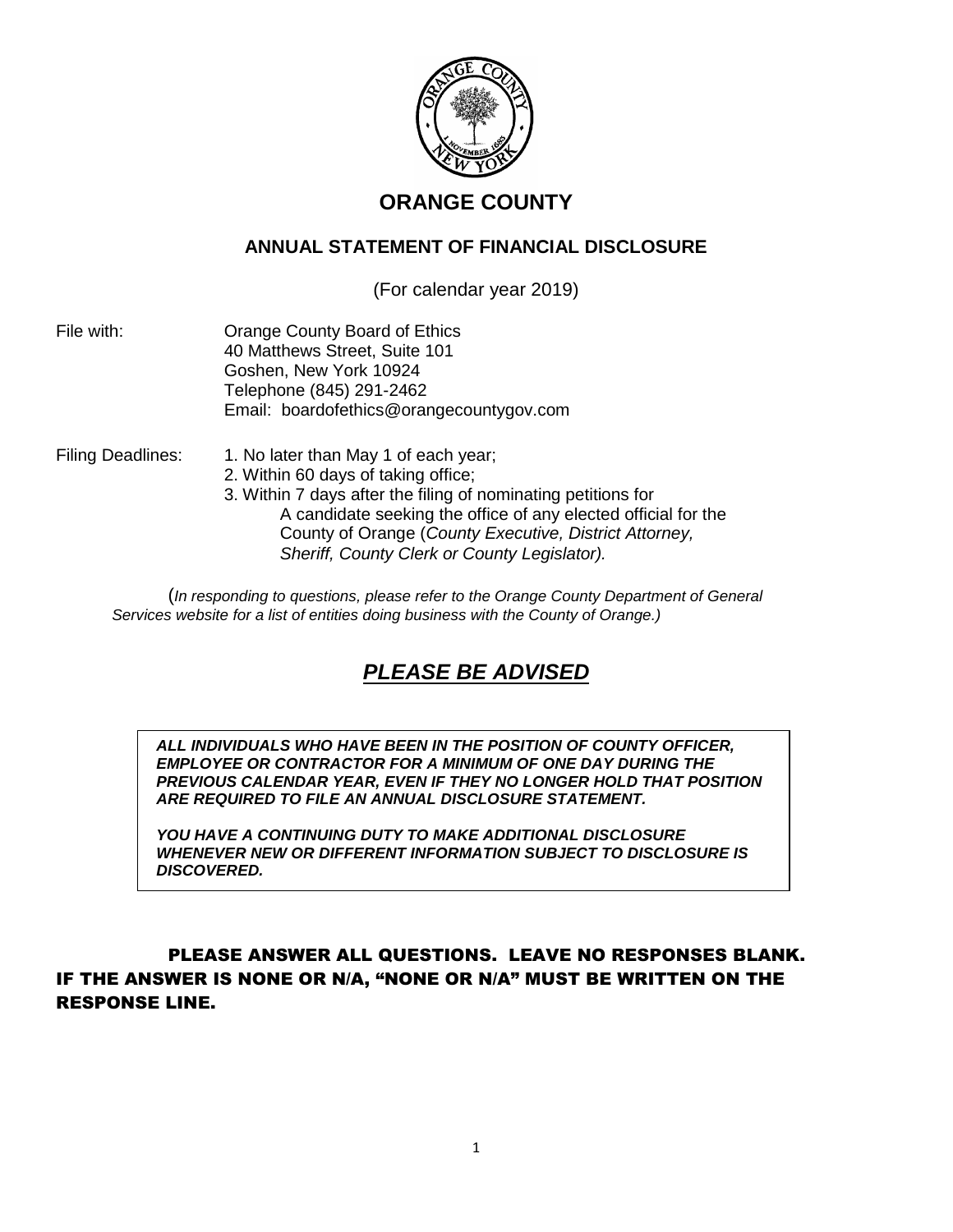#### **1.** Name and Address:

Name …………………………………………………………………… Title …………………………………………………………………… Department or Agency ……………………………………………….. County Address ………………………………………………………. County Telephone …………………………………………………….. *(If none then provide another telephone number where you can be reached during the day*).

## **2. Spouse and Members of Your Household**

\_\_\_\_\_\_\_\_\_\_\_\_\_\_\_\_\_\_\_\_\_\_\_

\_\_\_\_\_\_\_\_\_\_\_\_\_\_\_\_\_\_\_\_\_\_\_

\_\_\_\_\_\_\_\_\_\_\_\_\_\_\_\_\_\_\_\_\_\_\_

a. Marital status **Exercice** is 1. If married, please give spouse's full name including maiden name where applicable. (See below for definitions). *(If not applicable write "None" or "N/A.")*

\_\_\_\_\_\_\_\_\_\_\_\_\_\_\_\_\_\_\_\_ Spouse

*b.* List the names of all other members of your household other than unemancipated children. *(If not applicable write "None" or "N/A.")*

**"Spouse**" means your husband or wife unless you are living separate and apart with the intention of terminating the marriage or providing for permanent separation or unless separated pursuant to: (a) a judicial order, decree or judgment, or (b) a legally binding separation agreement.

"**Family member/member of household**" means your spouse, unemancipated child or a person claimed as a dependent on your latest individual or joint state income tax return or unrelated persons who continually or at regular intervals lives in or, in the preceding calendar year, continually or at regular intervals lived in your household.

**"Unemancipated child"** shall mean any son, daughter, stepson or stepdaughter, under age eighteen, unmarried and living in the household of the reporting individual.

Answer each of the following questions completely, with respect to calendar year 2019, unless another period or date is otherwise specified. If additional space is needed, attach additional pages**.**

#### **"Calendar year" shall mean the year ending the December 31st preceding the date of filing of the annual statement.**

Whenever a "value" or "amount" is required to be reported herein, such value or amount shall be reported as being within one of the following Categories:

> Category A - under \$5,000; Category B - \$5,000 to under \$20,000; Category C - \$20,000 to under \$60,000;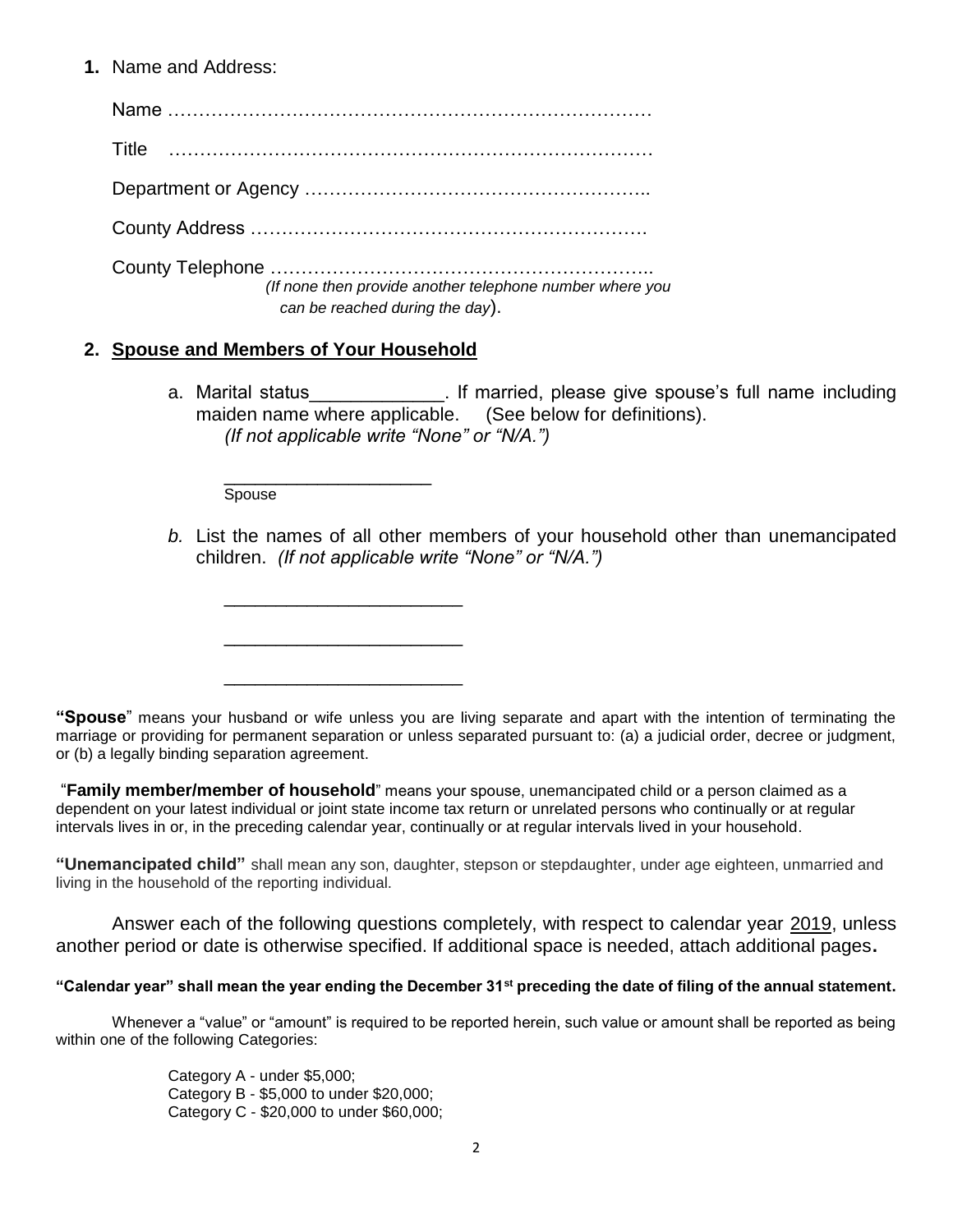Category D - \$60,000 to under \$100,000; Category E - \$100,000 to under \$250,000; and Category F - \$250,000 or over.

Please indicate the Category by letter only.

Whenever, the term **"INTEREST"** is used it means: a direct or indirect pecuniary or material benefit accruing to a County officer or employee **AS A RESULT OF A CONTRACT WITH THE COUNTY** which such officer or employee serves. A County officer or employee shall be deemed to have an interest in the contract of:

- A. His or her spouse, unemancipated children, dependents, and members of the household except a contract of employment with the County which such officer or employee serves;
- B. A firm, partnership, company, or association of which such officer or employee is a member or employee of;
- C. A corporation of which such officer or employee is an officer, director or employee; and,
- D. A corporation, any stock of which is owned and controlled directly or indirectly by such officer or employee where such officer or employee owns five percent or more of outstanding stock but shall not include any publically traded corporation.

#### **3. Outside Employment**

a. *If you were engaged in any outside occupation, employment, trade, business or profession which had a contract with the County of Orange, list the name, address and description of such occupation, employment, trade, business or profession and the name of the County department/agency which had said contract. (If not applicable write "None" or "N/A.")*

| Position | Name & Address of Organization | Description | County Department/Agency |
|----------|--------------------------------|-------------|--------------------------|
|          |                                |             |                          |
|          |                                |             |                          |
|          |                                |             |                          |

.........................................................................................................................................................................................................................

b. If your spouse, unemancipated child or a member of your household was engaged in any occupation, employment, trade, business or profession **which had a contract with the County of Orange,** list the name, address and description of such occupation, employment, trade, business or profession and the name of the County department/agency which had said contract. *(If not applicable, write "None" or "N/A").*

| Position | Name & Address of Organization | County Department/Agency |
|----------|--------------------------------|--------------------------|
|          |                                |                          |
|          |                                |                          |
|          |                                |                          |
|          |                                |                          |
|          |                                |                          |
|          |                                |                          |
|          |                                |                          |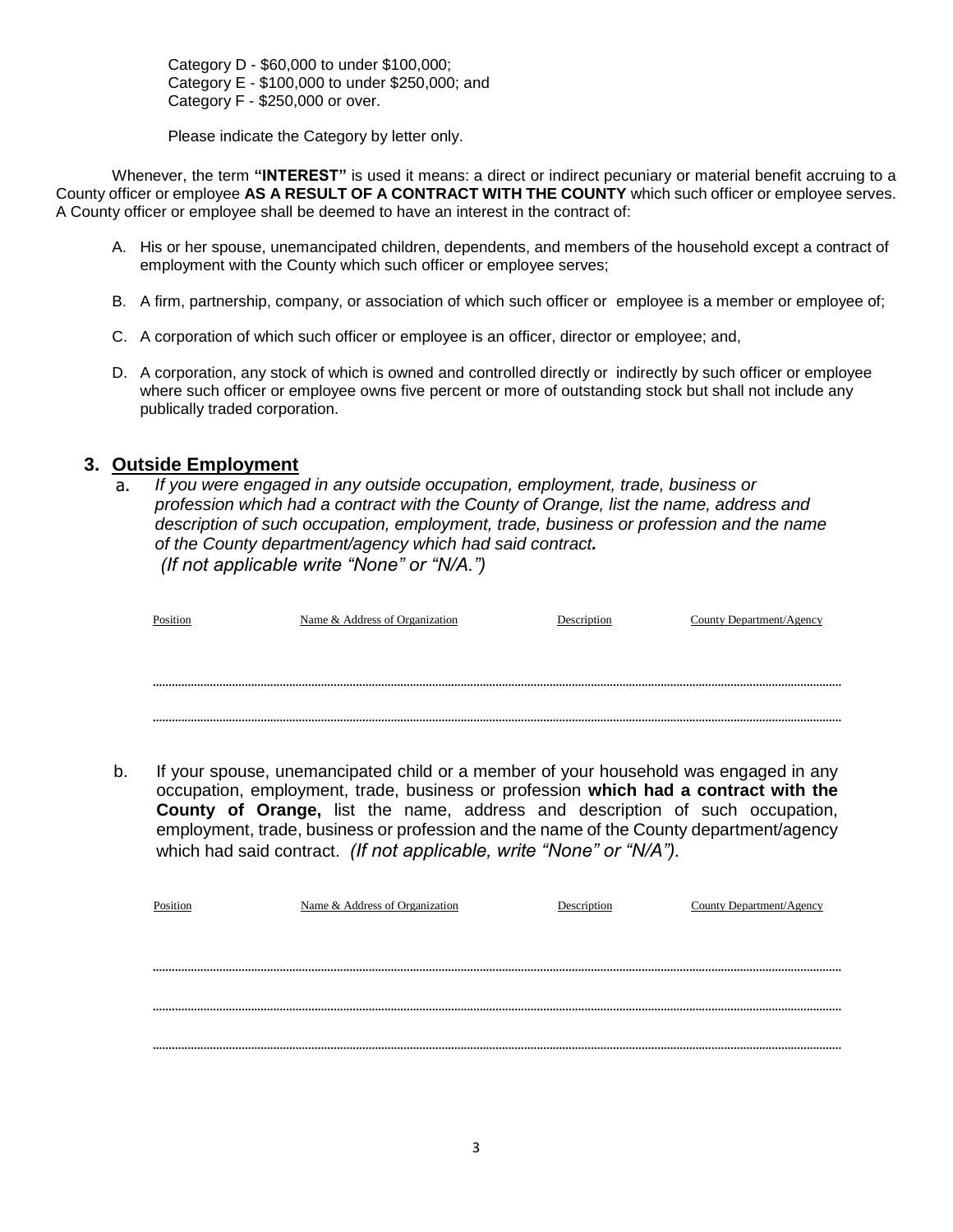## **4. Positions**

a. List any office, trusteeship, directorship, partnership, or position of any nature, including honorary positions, and excluding membership positions, whether compensated or not, **HELD BY YOU**, with any firm, corporation, association, partnership, or other organization other than the State of New York or the County of Orange, **which had a contract with the County of Orange**. List the name and address of any such entity and the county department/agency which had said contract. *(If not applicable, write "None" or "N/A").*

Position Name & Address of Organization County Department/ Agency ......................................................................................................................................... ......................................................................................................................................... .........................................................................................................................................

b. List any office, trusteeship, directorship, partnership, or position of any nature,including honorary positions, and excluding membership positions, whether compensated or not, **HELD BY YOUR SPOUSE, UNEMANCIPATED CHILD, OR A MEMBER OF YOUR HOUSEHOLD**, with any firm, corporation, association, partnership, or other organization other than the State of New York or the County of Orange, **which had a contract with the County of Orange**. List the name and address of any such entity and the county department/agency which had said contract. *(If not applicable, write "None" or "N/A").*

| Individual's Name/Relationship | Position | Name & Address Organization | County Department/Agency |
|--------------------------------|----------|-----------------------------|--------------------------|
|                                |          |                             |                          |
|                                |          |                             |                          |
|                                |          |                             |                          |
|                                |          |                             |                          |
|                                |          |                             |                          |

## **5. Financial Benefits from Current/Prior Employers**

List employment benefits made on your behalf from your current or a prior employer or other source but only if that entity **had a contract with the County of Orange** as follows: *(If not applicable, write "None" or "N/A")*

Any monies in excess of \$1,000 made on your behalf including deferred income, contributions to a pension or retirement fund, profit sharing plan, severance pay, or payments under a buy-out agreement.

\_\_\_\_ Agreements for the continuation of payments or benefits to you **in excess of \$1,000**. This includes an interest in or contributions to a pension fund or retirement fund, profitsharing plan, life or health insurance, buy-out agreements, severance agreements, etc.)

| Name and Address of source | Description of Income                                                                                                                                                                                                                      | <b>Category Value</b> |
|----------------------------|--------------------------------------------------------------------------------------------------------------------------------------------------------------------------------------------------------------------------------------------|-----------------------|
|                            |                                                                                                                                                                                                                                            |                       |
|                            |                                                                                                                                                                                                                                            |                       |
|                            | $\overline{\phantom{a}}$ , and the contract of the contract of the contract of the contract of the contract of the contract of the contract of the contract of the contract of the contract of the contract of the contract of the contrac |                       |

*(If not applicable, write "None" or "N/A").*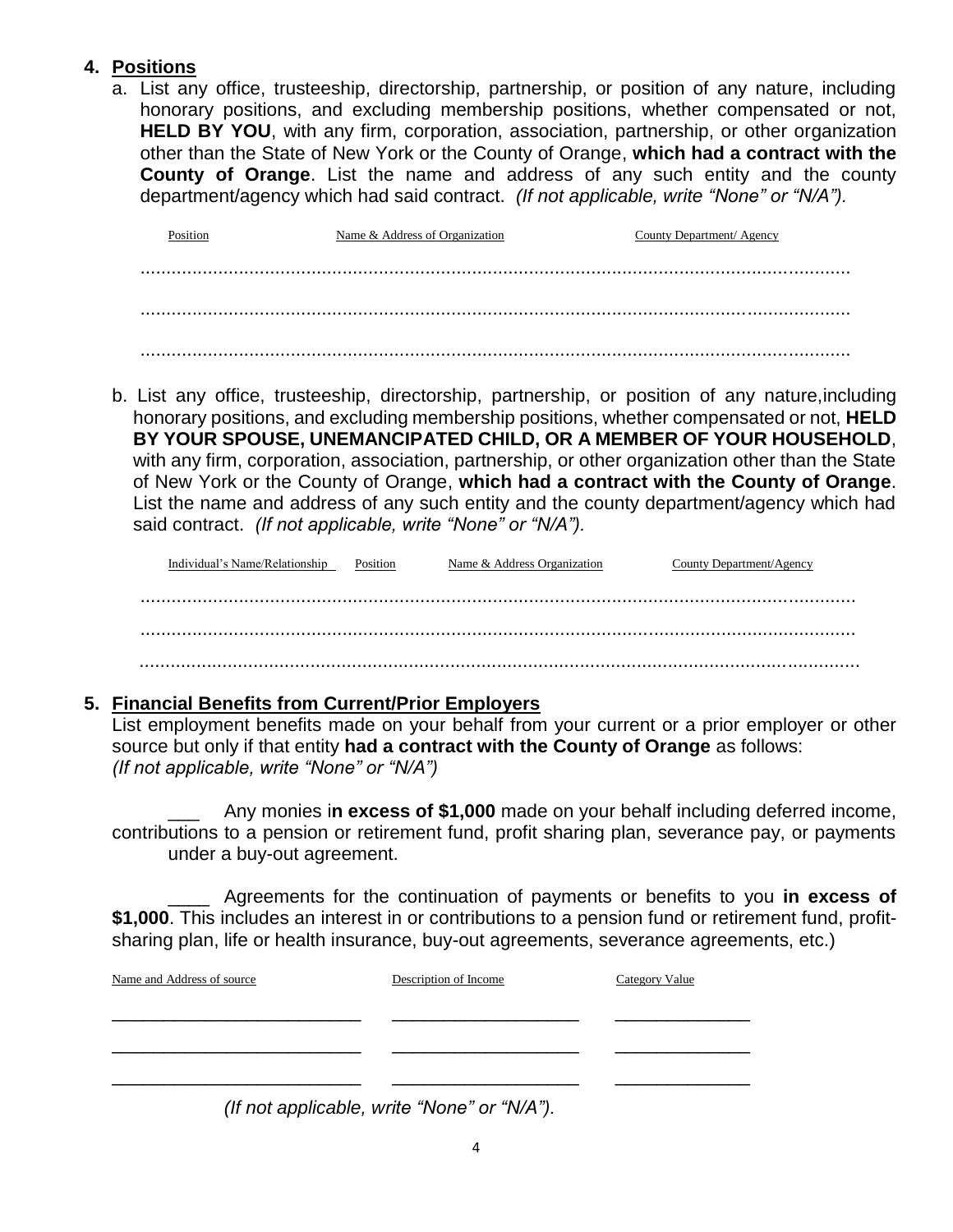## **6. Investments**

Itemize and describe all investments **in excess of five percent (5%)** of the value in any business, corporation, partnership, or other assets including stocks, bonds, I.R.A.'s, loans, pledge collateral, and other investments, that you, your spouse, unemancipated children or members of your household owned in **any entity that had a contract with the County of Orange**. *(If not applicable, write "None" or "N/A").*

| <b>Family Member Name</b> | Name & Address of Business | Description of Investment | <b>Category Value</b> |
|---------------------------|----------------------------|---------------------------|-----------------------|
|                           |                            |                           |                       |
|                           |                            |                           |                       |
|                           |                            |                           |                       |

• The definition for each type of investment shall be that as defined by the Internal Revenue Code.

## **7. Interests in Businesses**

List any interests you, your spouse or a member of your household owns as a member or corporation, having an aggregate value of five percent (5%) or more of the stock which is owned or controlled by you, your spouse and a member of your household, combined, in **any entity that had a contract with the County of Orange**. *(If not applicable, write "None" or "N/A").*

| Individual's Name | Name & Address of Entity | Description of Ownership Interest | <b>Category Value</b> |
|-------------------|--------------------------|-----------------------------------|-----------------------|
|                   |                          |                                   |                       |
|                   |                          |                                   |                       |

## **8. Other Income**

Identify the source and nature of any other income **in excess of \$5,000/year** from any source not described above, including teaching income, lecture fees, consultant fees, contractual income, or other income of any nature for you, your spouse, unemancipated child or a member of your household from **any entity that had a contract with the County of Orange.** *(If not applicable, write "None" or "N/A").*

| Individual's Name | Name & Address of Entity | Description of Income | Category Value |
|-------------------|--------------------------|-----------------------|----------------|
|                   |                          |                       |                |
|                   |                          |                       |                |
|                   |                          |                       |                |

## **9. Interests in Contracts**

Describe any interest you, your spouse, unemancipated child or a member of your household **had in any contract with the County of Orange.** *Do not include benefits derived from being a county employee, including but limited to union benefits, health insurance coverage, dental, vision coverage deferred compensation and disability benefits. (If not applicable, write "None" or "N/A").*

| Individual's Name/Relationship | Name & Address of Entity | Description of Interest | <b>Category Value</b> |
|--------------------------------|--------------------------|-------------------------|-----------------------|
|                                |                          |                         |                       |
|                                |                          |                         |                       |
|                                |                          |                         |                       |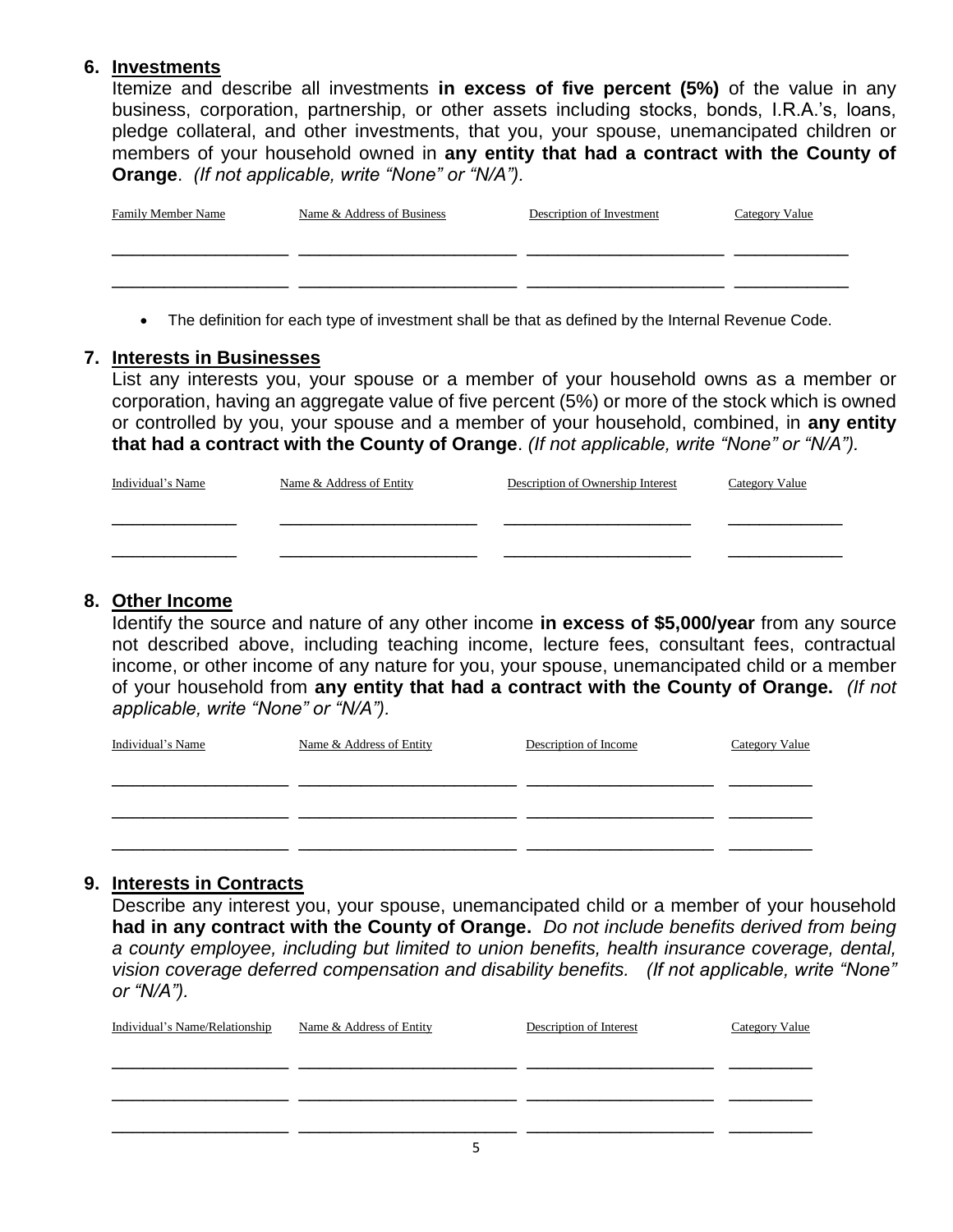## **10.Liabilities**

List all liabilities that you, your spouse, unemancipated child or a member of your household owed **in excess of \$5,000 to any entity that had a contract with the County of Orange. DO NOT LIST:** (i) debts incurred or made in the ordinary course of trade, business or professional practice, (ii) revolving charge account information that is less than \$5,000 at the time of filing; (iii) obligations to pay maintenance in connection with a matrimonial action, alimony or child support payments; (iv) loans issued in the ordinary course of business by a financial institution to finance educational costs, the cost of home purchase or improvements for a primary or secondary residence, or the purchase of a personally owned vehicle, household furniture or appliances. *(If not applicable, write "None" or "N/A").*

| Individuals' Name/Relationship | Name of Creditor | <b>Type of Liability</b> | Category Value |
|--------------------------------|------------------|--------------------------|----------------|
|                                |                  |                          |                |
|                                |                  |                          |                |
|                                |                  |                          |                |
|                                |                  |                          |                |

## **11.State Licenses**

a. If you practice law, or are licensed by the department of state as a real estate broker or agent or practice a profession licensed by the department of education, give a general description of the principal subject areas of matters that you handle. In addition, if you practice with a firm or corporation or are a partner or shareholder of member of the firm or corporation, give a general description of the principal subject areas of matters undertaken by such firm or corporation. *(If not applicable write "None" or "N/A.")*

 …………………………………………………………………………………………………… …………………………………………………………………………………………………… ……………………………………………………………………………………………………

b. Describe any participation you may have had in negotiating a contract on behalf of a client or customer with the County of Orange. List any legal representation you provided in the reporting year which involved the County of Orange, its departments, agencies or its employees. **Do not list** the name of the individual clients, customers or patients. **Do not list** matters brought before the Orange County Family Court or matrimonial, custody, maintenance or support issues that were brought before State Supreme Court or criminal/traffic infractions before a county court or local justice court. *(If not applicable, write "None" or "N/A").*

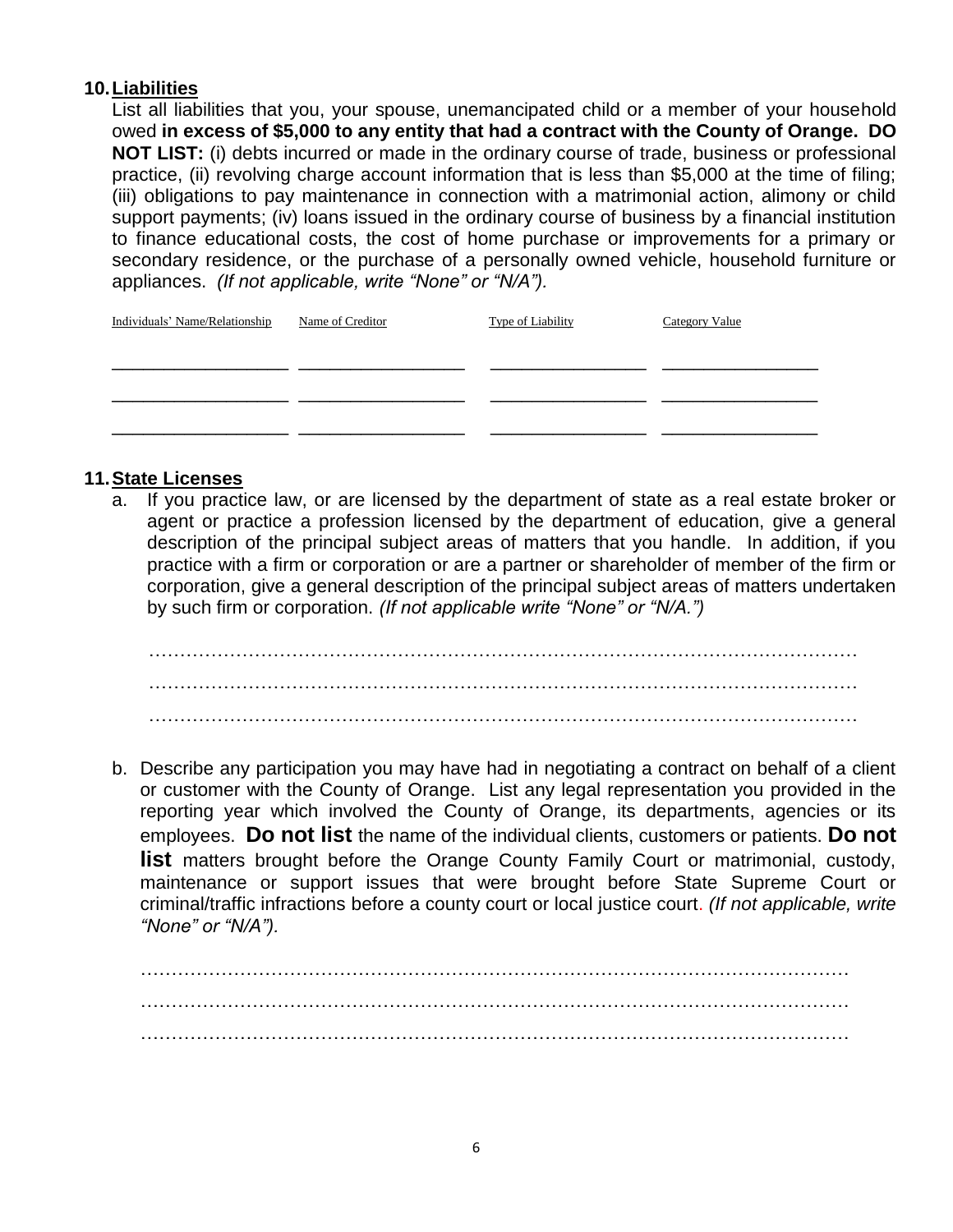## **12. Gifts and Honorariums**

List the source of all gifts **valued over \$75 received from** the same donor, excluding campaign contributions and gifts from relatives, received during the reporting period by you, your spouse, unemancipated child or a member of your household. The term "gifts" includes money, services, travel, lodging, meals, refreshments, entertainment, discount, loans, forbearance or promise, having a monetary value. *(If not applicable, write "None" or "N/A").*

Individual 's Name/Relationship Donor Address Category Value ……………………………………………………………………………………………………… ……………………………………………………………………………………………………… ………………………………………………………………………………………………………

County Gift Prohibition: A county officer or employee shall not accept or solicit any gift **valued over \$75 from the same donor**, nor shall he/she accept or solicit any gift or financial benefit under circumstances in which it could reasonably be inferred that the gift was intended to influence such county officer of employee in the performance of his/her official duties.

### **13.Third Party Reimbursements**

Identify and briefly describe the source of any reimbursements for expenditures, excluding campaign expenditures and expenditures in connection with official duties reimbursed by the County of Orange for which this statement has been filed, in excess of \$1,000 from each such source. The term "reimbursement" includes any travel-related expenses provided by anyone other than the County for activities relating to your official duties such as speaking engagements, conferences, or fact finding events. Attach any written authorizations you received by the County Executive, Chairman of the Legislature or supervisor for the acceptance of this reimbursement. *(If not applicable, write "None" or "N/A").*

Source Description

……………………………………………………………………………………………………… ………………………………………………………………………………………………………

#### **14.Employment/Contracts Relationships with the County**

Identify the name and address of any immediate family member or member of your household who has sought or is seeking a contractual relationship with the County of Orange or, who is employed, or is seeking employment within any department or agency of the County. For purposes of responding to this question "immediate family member" shall mean a person related equal to or closer in degree, by blood or marriage, than first cousin. *(If not applicable, write "None" or "N/A").*

| Individual's Name/Relationship | Address | Nature of Employment/Contractual Relationship |  |
|--------------------------------|---------|-----------------------------------------------|--|
|                                |         |                                               |  |
|                                |         |                                               |  |
|                                |         |                                               |  |
|                                |         |                                               |  |
|                                |         |                                               |  |
|                                |         |                                               |  |
|                                |         |                                               |  |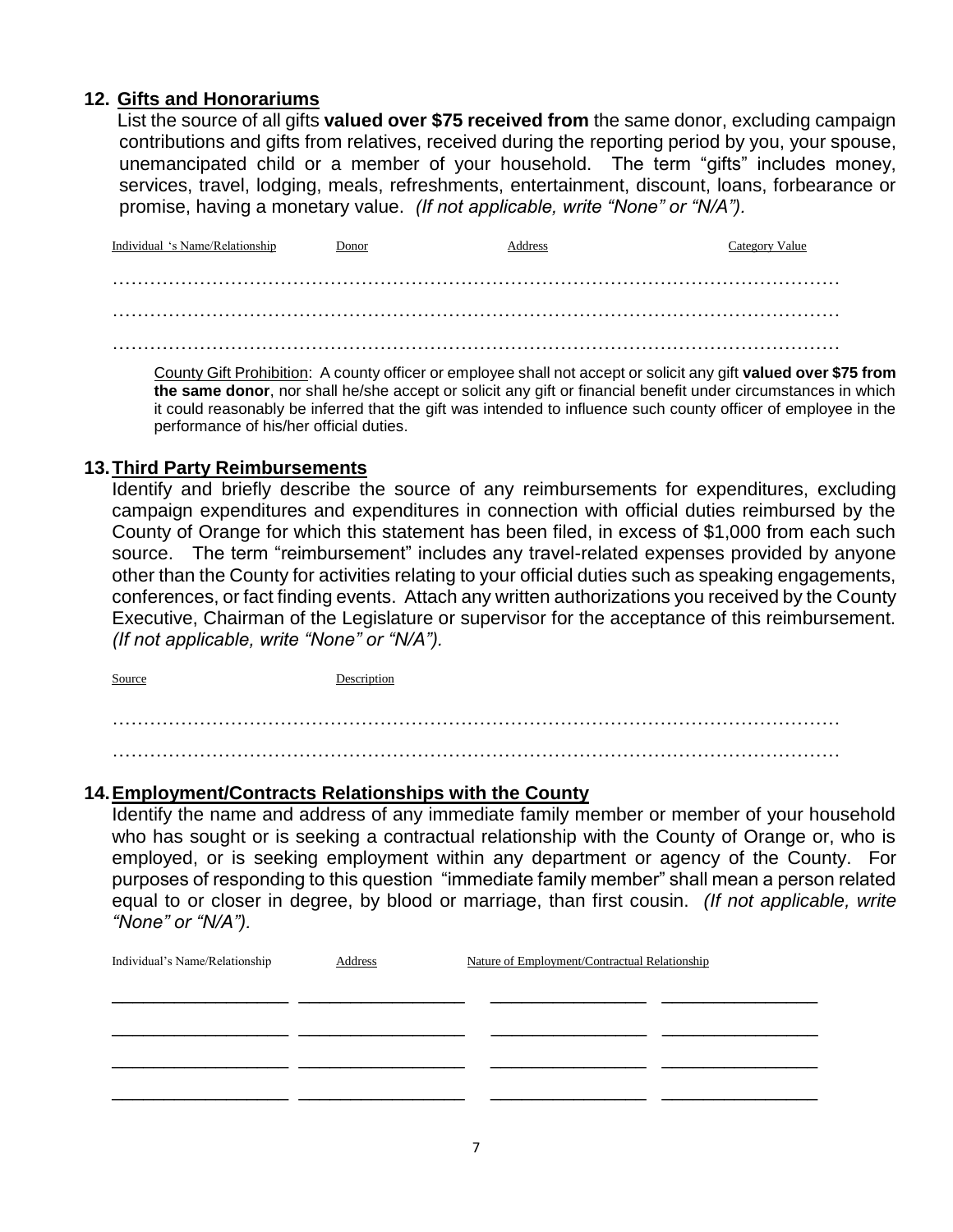#### **15.Future Employment**

Describe the terms of, and the parties to, any contract, promise, or other agreement between you and any person, firm, or corporation with respect to the employment of such individual after leaving office or position (other than a leave of absence). *(If not applicable, write "None" or "N/A").*

\_\_\_\_\_\_\_\_\_\_\_\_\_\_\_\_\_\_\_\_\_\_\_\_\_\_\_\_\_\_\_\_\_\_\_\_\_\_\_\_\_\_\_\_\_\_\_\_\_\_\_\_\_\_\_\_\_\_\_\_\_\_\_\_\_\_\_\_\_\_\_

\_\_\_\_\_\_\_\_\_\_\_\_\_\_\_\_\_\_\_\_\_\_\_\_\_\_\_\_\_\_\_\_\_\_\_\_\_\_\_\_\_\_\_\_\_\_\_\_\_\_\_\_\_\_\_\_\_\_\_\_\_\_\_\_\_\_\_\_\_\_\_

## **16.Real Property Interests**

List the location, size, general nature, acquisition date, market value and percentage of ownership of any real property located in or adjacent to Orange County in which you, your spouse, unemancipated child or a member of your household owned or had an interest in which has a value **in excess of \$1,000** which was **the subject of a contract with the County of Orange.** Do not list any real property which is the primary or secondary residence for you, your spouse or a member of your household's or any real property held in trust for the benefit of a family member, unless such real property is the subject of a contract with the County of Orange. *(If not applicable, write "None" or "N/A").*

Individual's Name/Relationship Location Size General Nature Acquisition Date Category of FMV % of Ownership ……………………………………………………………………………………………………… ………………………………………………………………………………………………………

## **17.Political Parties**

List any position you held as an officer of any political party or political organization, as a member of any political party committee, or as a political party district leader. The term "Party" shall have the same meaning as "party" in N.Y.S. Election law. The term "political organization" includes any independent body or any organization that is affiliated with or a subsidiary of a political party or independent party. *(If not applicable, write "None" or "N/A").*

……………………………………………………………………………………………………………………………

### **18.Voluntary Disclosure**

Please disclose any other information you believe may be helpful to the Board of Ethics in determining whether a conflict of interest may exist for you, which has not been identified in responding to paragraphs 1-17 of this disclosure statement.

…………………………………………………………………………………………………………………………… ……………………………………………………………………………………………………………………………

The requirements of law relating to the reporting of financial interests are in the public interest and no adverse inference of unethical or illegal conduct or behavior will be drawn merely from compliance with these requirements.